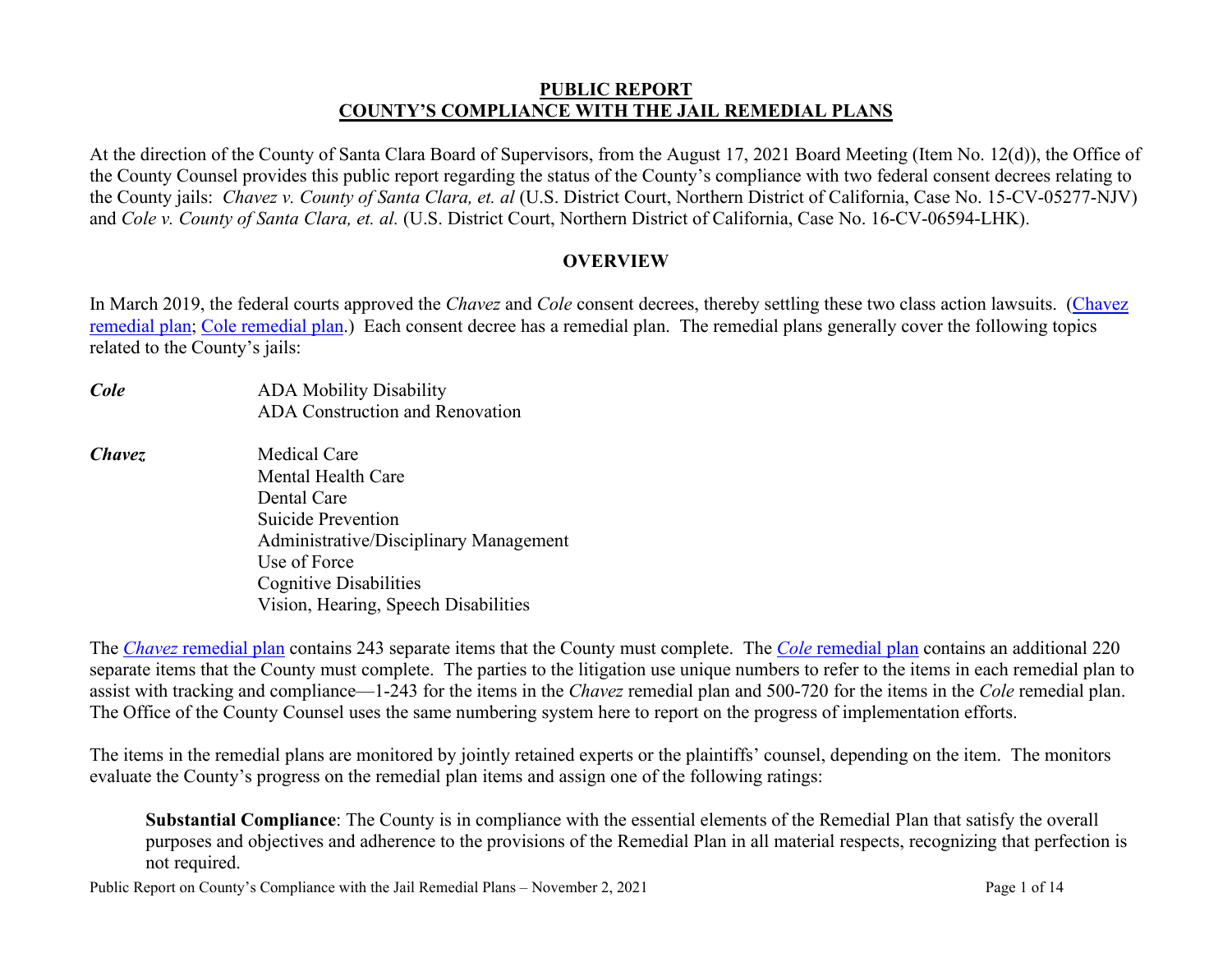**Partial Compliance (***Chavez* **Only)**: The County is in substantial compliance with portions of the remedial plan item but noncompliant with other portions.

**Unrateable-In Progress (***Cole* **Only)**: The County has identified, and the applicable monitors agrees, that remediation effort concerning certain material provisions in the Remedial Plan are not yet complete.

**Non-Compliance**: The County has not met most of the material components of the relevant provision of the remedial plan.

**Not Rated**: The applicable monitor has not yet had the opportunity to monitor the item, due to COVID-19 or other reasons. This rating is utilized primarily when on-site monitoring is required to evaluate the item.

#### **PLEASE NOTE:**

- **The information provided below is based on the ratings provided by the applicable monitor(s) as of their last rating. The County and/or plaintiffs' counsel may dispute the compliance rating.**
- **The monitors are relatively early in their monitoring process and COVID-19 has significantly impacted their ability to fully assess County progress. Some monitors were able to visit the jail before the pandemic began or during less severe periods of the pandemic, while others completed only remote monitoring visits. The ratings below capture a snapshot in time based on the monitors' assessment based on the information they have seen to date. As the monitors conduct further onsite visits to the jail and become fully oriented to the County system, they may change their ratings either up or down to reflect additional information they learn even though the County's underlying progress remains unchanged.**
- **The topics used throughout this report are summaries of the remedial plan items drafted for ease of reference by the Office of the County Counsel. Please refer to the underlying remedial plan linked above for the full description of each remedial plan item.**
- **The remedial plans are expected to take several years to fully implement and so the existence of areas of partial or noncompliance at this stage is expected.**

The information provided below has been provided to plaintiffs' class counsel in *Chavez* and *Cole* in advance of this publication.

//

//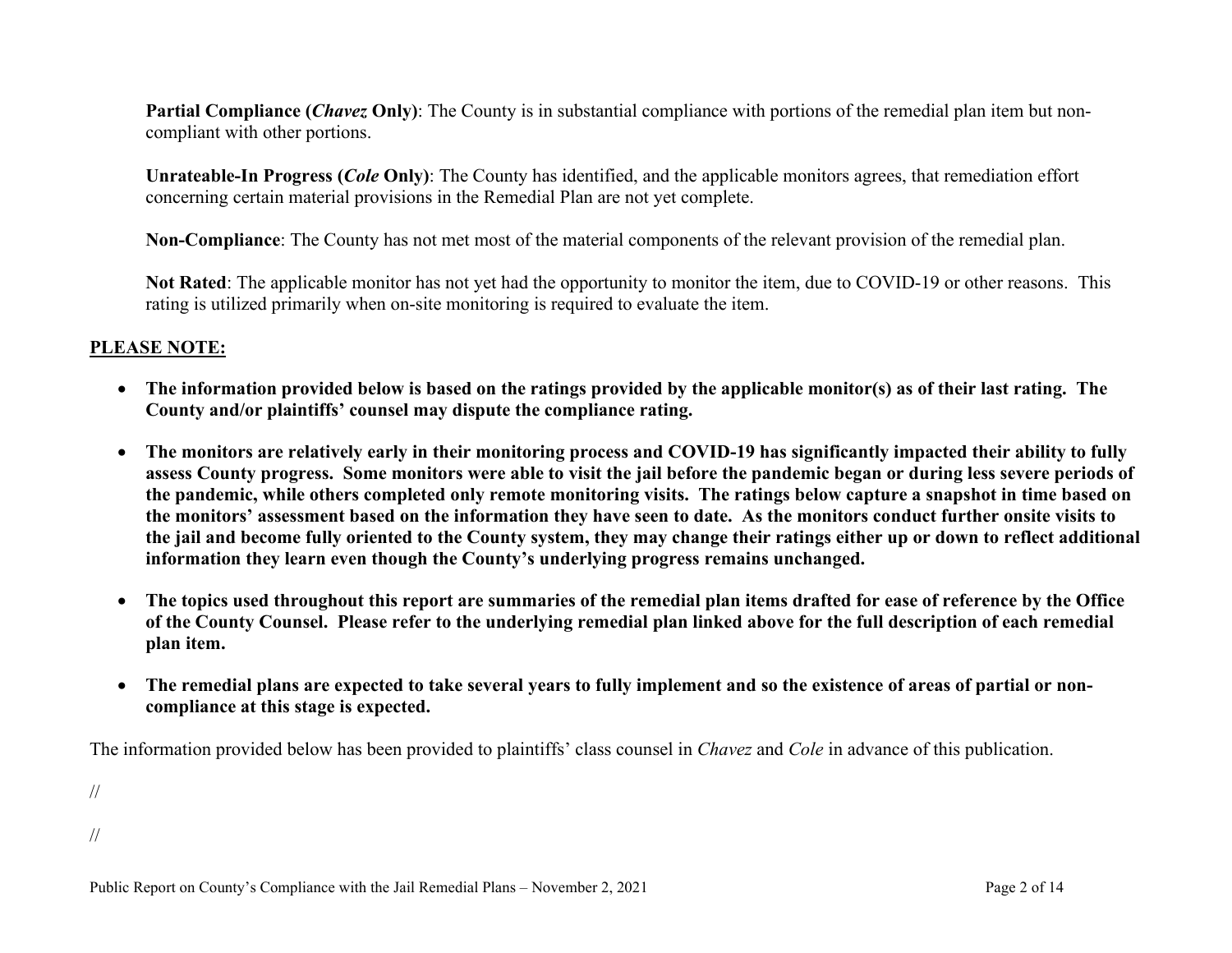# <span id="page-2-0"></span>**CHAVEZ REMEDIAL PLAN**

| <b>MEDICAL AND MENTAL HEALTH (RP 1-65)</b><br>Ratings as of March 2011 for Medical Health and April 2011 for Mental Health                                                                                                                             |                |                    |                  |           |  |
|--------------------------------------------------------------------------------------------------------------------------------------------------------------------------------------------------------------------------------------------------------|----------------|--------------------|------------------|-----------|--|
| <b>Substantial</b><br>Non-<br><b>Topics</b><br><b>Partial</b><br>Compliance<br>Compliance<br>Compliance<br><b>Rated</b>                                                                                                                                |                |                    |                  |           |  |
| <b>Staffing and Resources (RP 1-3):</b><br>Provide adequate staff and resources to comply with the remedial plan, including 24-hour<br>access to medical and mental health providers.                                                                  | $\overline{2}$ | 1, 3               |                  |           |  |
| <b>Medical and Mental Health Records and Confidentiality (RP 4-6):</b><br>Use one health record, track requests for outside records, and only use healthcare staff for<br>translation purposes.                                                        | $\overline{4}$ | $5-6$              |                  |           |  |
| <b>Intake Process (RP 7-14):</b><br>Provide reasonable sound privacy; revise intake screening questions; and triage and refer<br>patients for mental health screening.                                                                                 | $10, 13-14$    | $7, 9, 11-12$      | 8                |           |  |
| <b>Medication Verification and Administration (RP 15-21):</b><br>Verify medications within 72 hours; reliably continue medications; redesign the sick call<br>process; and update the withdrawal policies to reflect community standards. <sup>1</sup> | 16, 18         | 15,<br>$20 - 21$   | 19               |           |  |
| <b>Classification and Housing of Mentally III (RP 22-31):</b><br>Allow mental health to designate mentally ill patients for appropriate classification and<br>provide minimum required programming and out-of-cell time.                               | 22-23, 26-27   | $24 - 25, 30 - 31$ | 28-29            |           |  |
| Access to Care (RP 32-43):<br>Redesign referral system and sick call process; use an aging report; and process the sick call<br>requests within set timeframes.                                                                                        | 33             | 37                 | 32, 34,<br>38-43 | $35 - 36$ |  |
| System of Care (RP 44-53):<br>Provide optometry care; revise nursing protocols; improve chronic care tracking; implement<br>diabetic specific improvements; and utilize regular treatment plans.                                                       | 49             | 45-48, 51-53       | 50               | 44        |  |
| Discharge (RP 54-55):<br>Provide a supply of medication and discharge summary to qualifying individuals at discharge.                                                                                                                                  |                | $54 - 55$          |                  |           |  |
| Training $(RP 56-59)$ :<br>Provide specified mental health training to custody and mental health staff.                                                                                                                                                | 56, 58         | 57, 59             |                  |           |  |
| <b>Quality Assurance and Improvement (RP 60-65):</b><br>Implement a variety of topic-specific quality improvement measures.                                                                                                                            |                | $60 - 65$          |                  |           |  |

 $1$  Item 17 was removed from the remedial plan.

Public Report on County's Compliance with the Jail Remedial Plans – November 2, 2021 Page 3 of 14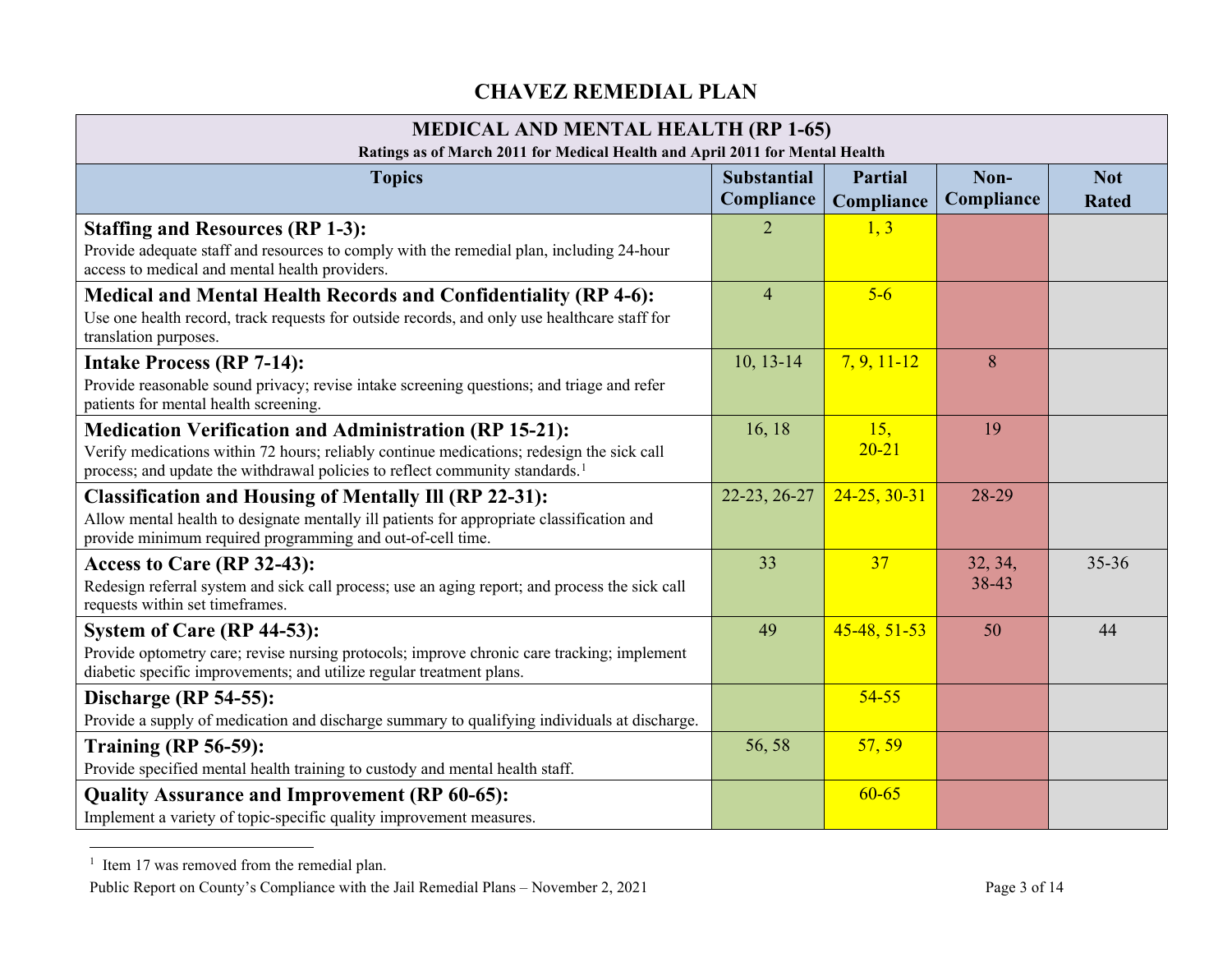# **KEY ACCOMPLISHMENTS AND AREAS FOR IMPROVEMENT**

## *Key Accomplishments*

- The County electronic medical records system contains an inmate's mental health, dental, and medical information in one system and allows for timely ordering of medications, labs, and clinical monitoring.
- Intake screening has been redesigned and is comprehensive and thorough.
- Inmates' reported medications at intake verified within 72-hours.
- Individuals requiring mental health assessment after intake are seen within appropriate times.
- Quality assurance and quality improvement for mental health issues are sophisticated and comprehensive.

- Improve access to medical care, including more timely medical appointments.
- Restore multidisciplinary custody deputies who assist with healthcare access and addressing needs of inmates who are seriously mentally ill.
- Improve ability to evaluate staffing productivity.
- Improve privacy during clinical encounters, including by providing better physical spaces for delivery of medical and mental health care and changing culture around privacy.
- Develop clinical practice guidelines for chronic disease management.
- Implement use of Penal Code section 2603 for treating inmates who require involuntary antipsychotic medication and meet criteria, such as grave disability.
- Shift breakfast time later (currently commencing at 4:00 a.m.) so that diabetic pill call does not need to occur in early a.m.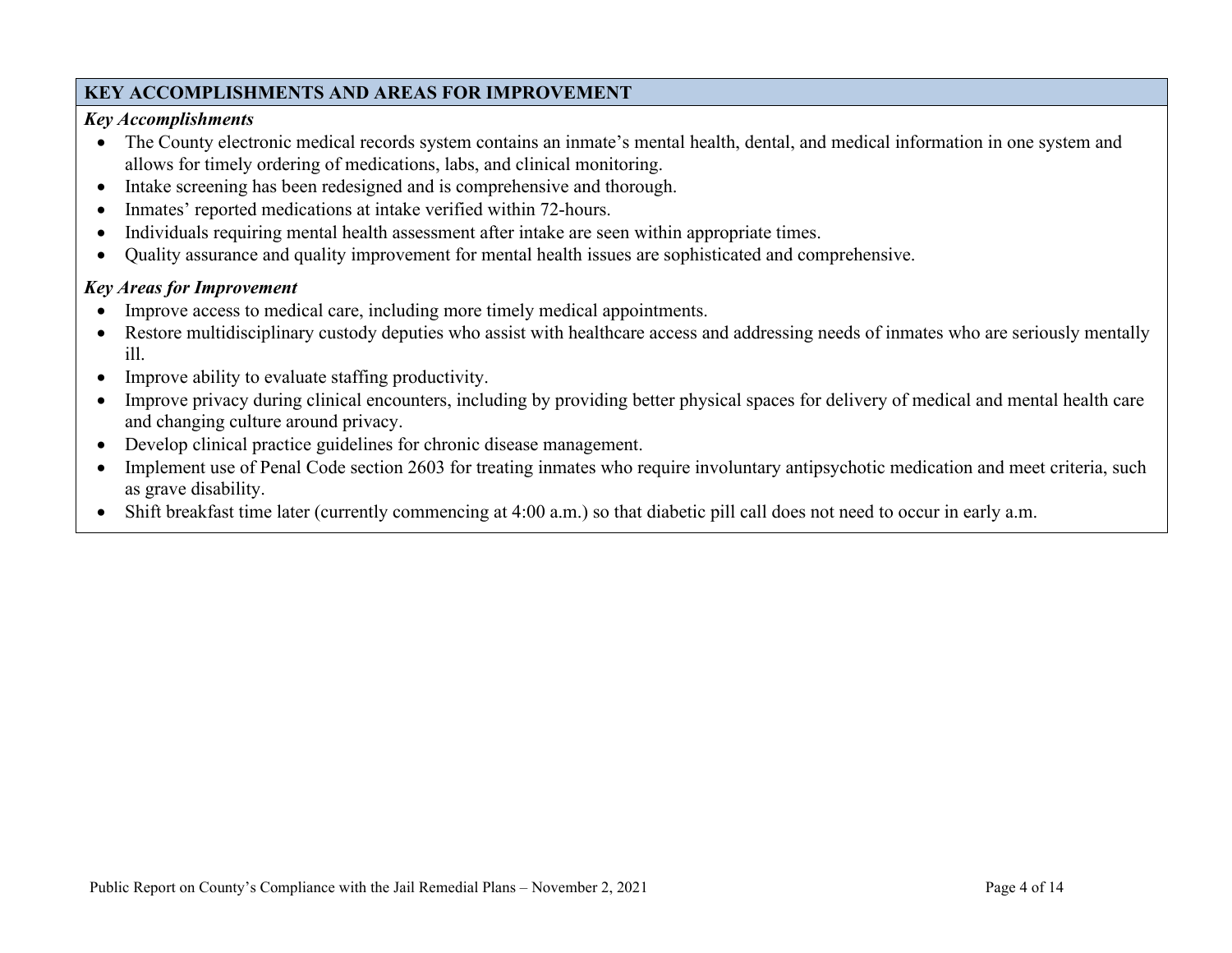| <b>SUICIDE PREVENTION (RP 66-93)</b><br><b>Ratings as of April 2021</b>                                                                                                                                                                                                                                                                                                                                                                                                                                                                                                                                                                                                                                                                                                                                                                                                                                                                                                                                                                                                                                                                 |                                  |                              |                    |                            |
|-----------------------------------------------------------------------------------------------------------------------------------------------------------------------------------------------------------------------------------------------------------------------------------------------------------------------------------------------------------------------------------------------------------------------------------------------------------------------------------------------------------------------------------------------------------------------------------------------------------------------------------------------------------------------------------------------------------------------------------------------------------------------------------------------------------------------------------------------------------------------------------------------------------------------------------------------------------------------------------------------------------------------------------------------------------------------------------------------------------------------------------------|----------------------------------|------------------------------|--------------------|----------------------------|
| <b>TOPICS</b>                                                                                                                                                                                                                                                                                                                                                                                                                                                                                                                                                                                                                                                                                                                                                                                                                                                                                                                                                                                                                                                                                                                           | <b>Substantial</b><br>Compliance | <b>Partial</b><br>Compliance | Non-<br>Compliance | <b>Not</b><br><b>Rated</b> |
| <b>Staff Training (RP 66-70):</b>                                                                                                                                                                                                                                                                                                                                                                                                                                                                                                                                                                                                                                                                                                                                                                                                                                                                                                                                                                                                                                                                                                       | 66-70                            |                              |                    |                            |
| Provide suicide prevention specific training to custody and Custody Health staff.                                                                                                                                                                                                                                                                                                                                                                                                                                                                                                                                                                                                                                                                                                                                                                                                                                                                                                                                                                                                                                                       |                                  |                              |                    |                            |
| <b>Intake Screening (RP 71-75):</b><br>Screen and appropriately triage patients at risk of suicide.                                                                                                                                                                                                                                                                                                                                                                                                                                                                                                                                                                                                                                                                                                                                                                                                                                                                                                                                                                                                                                     | 71-75                            |                              |                    |                            |
| <b>Housing (RP 76-84):</b><br>Renovate cells for suicide prevention and revise policy to appropriately house<br>patients at risk for suicide.                                                                                                                                                                                                                                                                                                                                                                                                                                                                                                                                                                                                                                                                                                                                                                                                                                                                                                                                                                                           | 78-79, 80-84                     |                              | 76-77              |                            |
| <b>Supervision and Management (RP 85-90):</b><br>Watch patients at risk; utilize a suicide prevention tool for assessing risk; and<br>conduct re-assessment at appropriate intervals.                                                                                                                                                                                                                                                                                                                                                                                                                                                                                                                                                                                                                                                                                                                                                                                                                                                                                                                                                   | 85-90                            |                              |                    |                            |
| <b>Quality Improvement and Monitoring (RP 91-93):</b><br>Implement a multi-disciplinary quality review of deaths or significant incidents and<br>monitoring.                                                                                                                                                                                                                                                                                                                                                                                                                                                                                                                                                                                                                                                                                                                                                                                                                                                                                                                                                                            | 91-93                            |                              |                    |                            |
| <b>KEY ACCOMPLISHMENTS AND AREAS FOR IMPROVEMENT</b>                                                                                                                                                                                                                                                                                                                                                                                                                                                                                                                                                                                                                                                                                                                                                                                                                                                                                                                                                                                                                                                                                    |                                  |                              |                    |                            |
| <b>Key Accomplishments</b><br>Implemented an appropriate suicide prevention policy and an improved suicide risk assessment tool.<br>$\bullet$<br>Developed effective trainings for staff on assessing suicide risk using the new suicide risk assessment tool and on the elements of<br>$\bullet$<br>the new suicide prevention policy.<br>Incorporated all elements suggested by expert monitor on suicide prevention in correctional settings into intake screenings.<br>Mental health staff appropriately complete suicide risk assessments for patients referred for suicide behavior and again when staff<br>$\bullet$<br>discontinue suicide precautions.<br>Mental health staff perform follow-up assessments for inmates removed from suicide precautions within 24 hours, again within<br>$\bullet$<br>72 hours, and again within one week.<br>The County conducts multidisciplinary reviews for in-custody and serious suicide attempts that involve Custody Health and<br>$\bullet$<br>Custody staff and in which staff analyze the incident and provide recommendations for any needed changes to policies or<br>practices. |                                  |                              |                    |                            |

# *Key Areas for Improvement*

• Cells designated for suicide risk need greater conversion to become suicide resistant cells.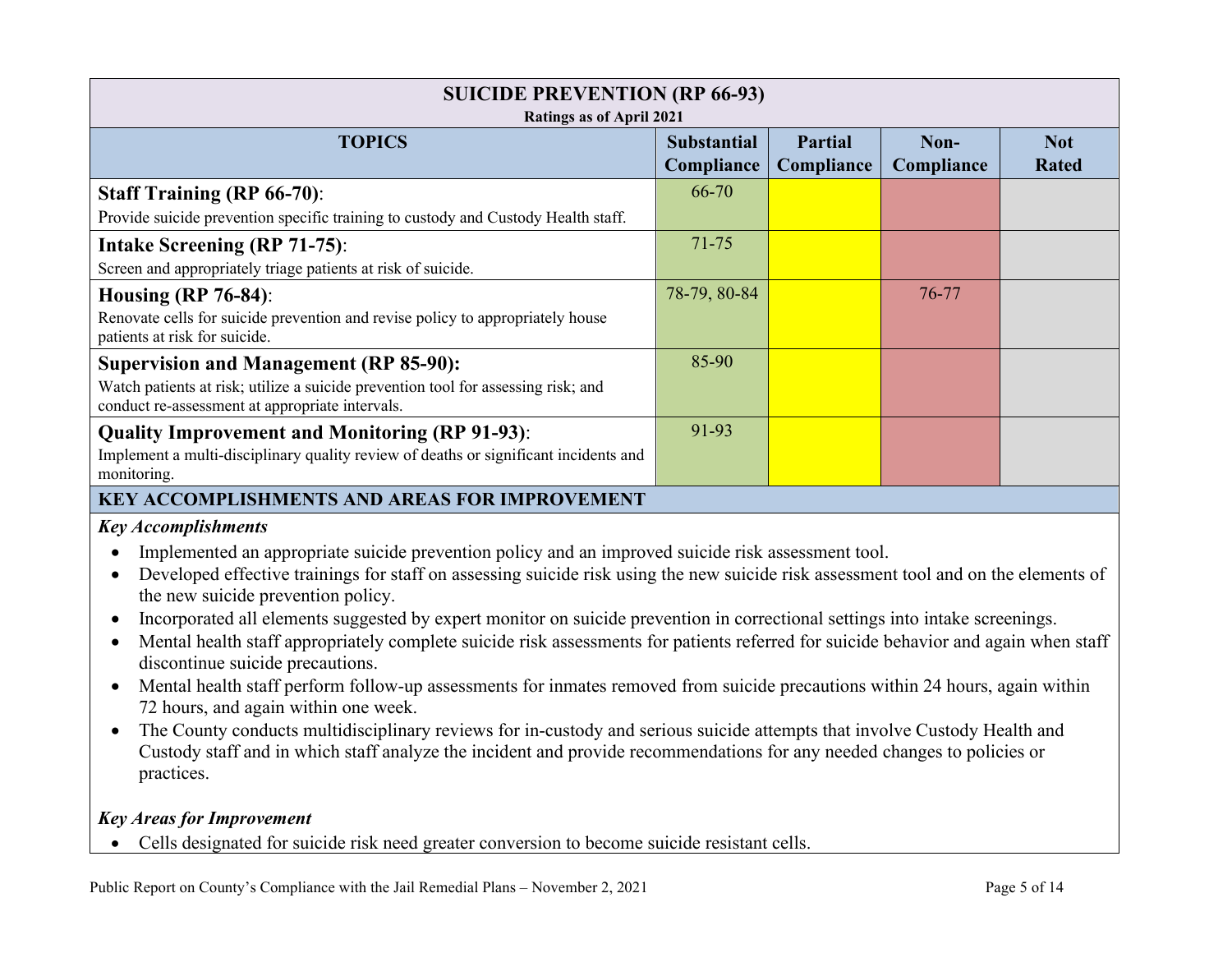| <b>DENTAL REMEDIAL PLAN (ITEMS 94-116)</b>                                              |                    |             |            |              |
|-----------------------------------------------------------------------------------------|--------------------|-------------|------------|--------------|
| <b>Ratings as of February 2021</b>                                                      |                    |             |            |              |
| <b>Topics</b>                                                                           | <b>Substantial</b> | Partial     | Non-       | <b>Not</b>   |
|                                                                                         | Compliance         | Compliance  | Compliance | <b>Rated</b> |
| Timeliness of Care (RP 94-102):                                                         | 97-98              | 94, 96, 101 | 102        | 95, 99-100   |
| Conduct an oral screening; triage dental complaints; and see patients at appropriate    |                    |             |            |              |
| timelines.                                                                              |                    |             |            |              |
| <b>Other Care (RP 103-106):</b>                                                         | 106                |             | 103-105    |              |
| Offer yearly dental examinations and dentures to qualifying patients.                   |                    |             |            |              |
| Staffing and Resources (RP 107, 111-113):                                               | $111 - 112$        |             |            | 107, 113     |
| Provide sufficient clinical staff and resources to meet the remedial plan requirements. |                    |             |            |              |
| Policies, Record Keeping, and Quality Improvement                                       | 108-111            |             |            |              |
| $(RP 108-111)$ :                                                                        |                    |             |            |              |
| Draft new policies; utilize appropriate charting and electronic medical record.         |                    |             |            |              |
| <b>Quality Improvement (RP 114-116):</b>                                                |                    | <b>116</b>  | 114-115    |              |
| Create quality assurance program and study and correct dental refusals.                 |                    |             |            |              |
| <b>KEY ACCOMPLISHMENTS AND AREAS FOR IMPROVEMENT</b>                                    |                    |             |            |              |
| <b>Key Accomplishments</b>                                                              |                    |             |            |              |

- Dental team is equipped with and using the necessary equipment.
- Dental screening tool has been redesigned and is appropriate for screening.
- Emergency dental conditions are timely addressed.
- Revised dental policies adequately describe scope of services and other dental services.
- Dentist record-keeping practices are substantially compliant.

- Study dental staffing utilization and access to dental care barriers so monitors can better evaluate sufficiency of dental staffing.
- Paper system of tracking dental sick call requests does not allow monitors to easily determine if patients' dental needs are triaged timely.
- Nursing assessments of the patient's dental need are insufficient and nursing documentation insufficient. Educate and train nurses on assessment and documentation of dental pain and determining the acuity of dental problems.
- Develop informatics reports that detail the percentage of patients who are seen within the dental acuity requirements.
- Due to the Centers for Disease Control and Prevention guidelines for COVID-19, the expansion of services to include routine dental examinations and dentures was delayed past the planned implementation of March 2020.
- Draft a corrective action plan studying the reasons for dental refusals by inmates.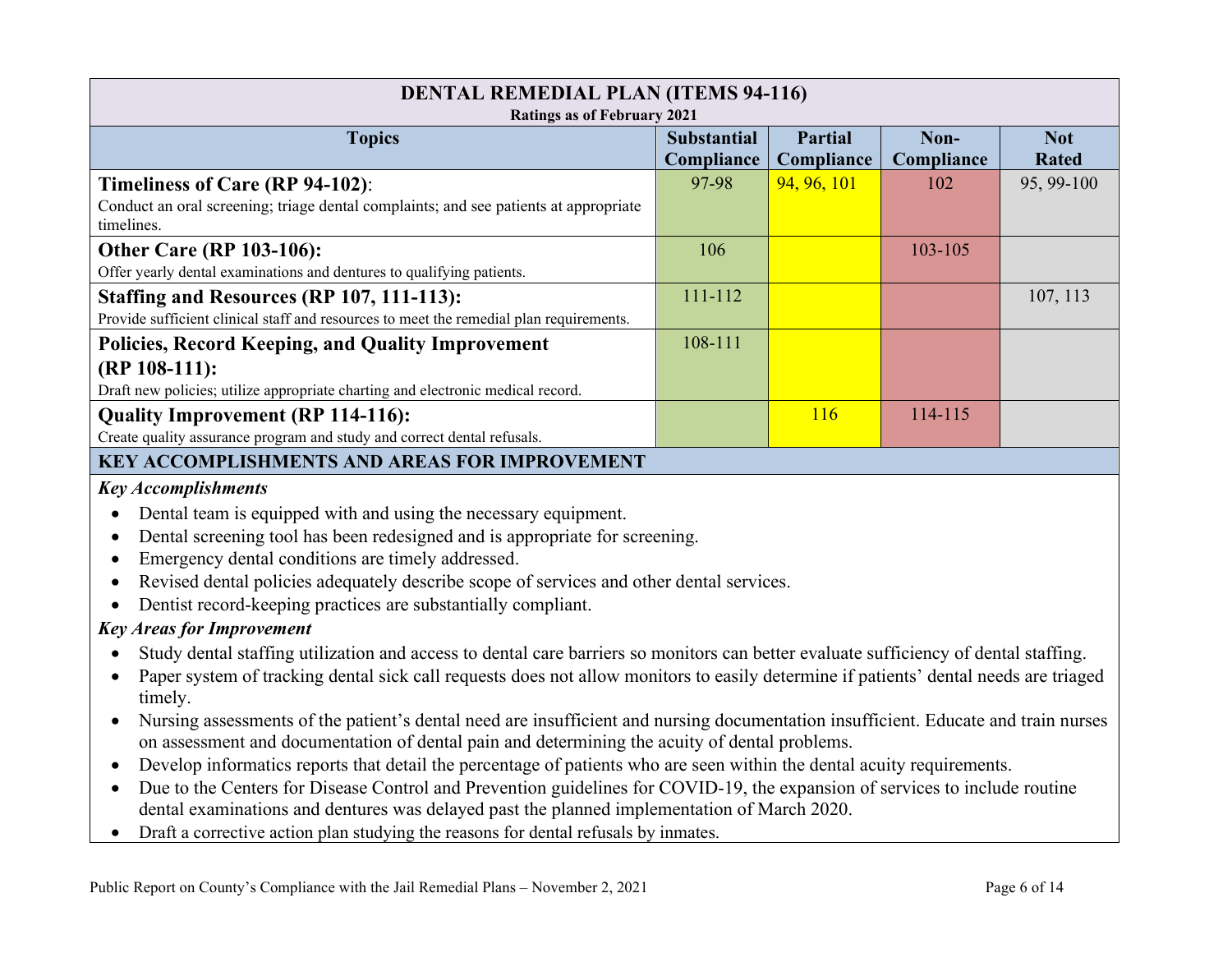| <b>COGNITIVE DISABILITIES (RP 117-138)</b><br>Ratings as of September 2021                                                                                                            |                                  |                              |                    |                            |
|---------------------------------------------------------------------------------------------------------------------------------------------------------------------------------------|----------------------------------|------------------------------|--------------------|----------------------------|
| <b>TOPICS</b>                                                                                                                                                                         | <b>Substantial</b><br>Compliance | <b>Partial</b><br>Compliance | Non-<br>Compliance | <b>Not</b><br><b>Rated</b> |
| <b>Identification and Tracking (RP 117-122):</b><br>Screen and assess individuals for cognitive disabilities.                                                                         |                                  | $117 - 122$                  |                    |                            |
| Personal Safety (RP 123-125):<br>Screen and protect cognitively disabled individuals from others.                                                                                     |                                  | $123 - 125$                  |                    |                            |
| <b>Provide Accommodations for Programs and Services</b><br>$(RP 126-135)$ :<br>Accommodate individuals with reading, writing, self-advocacy, and activities of<br>daily living needs. |                                  | $126 - 135$                  |                    |                            |
| Jail Rules/Discipline (RP 136-138):<br>Implement protections from discipline.                                                                                                         |                                  | 136-138                      |                    |                            |
| <b>KEY ACCOMPLISHMENTS AND AREAS FOR IMPROVEMENT</b>                                                                                                                                  |                                  |                              |                    |                            |

It is estimated that approximately 4-10 percent of inmates in the U.S. prison and jail population have a cognitive disability. Yet, there is no validated tool in the nation to screen for these disabilities, and individuals with cognitive disabilities can be difficult to identify because these individuals often work hard to mask their disabilities; they have very specific disabilities (e.g., can read a novel but forget to brush their teeth); and can, at times, manage better in the highly structured jail setting. But these same individuals may struggle to understand complex tasks related to jail rules; struggle to communicate with self-advocacy; and often have poor self-care practices subjecting them to exploitation and abuse by other inmates.

Because of the unique challenges presented by this part of the Remedial Plan, the County and Prison Law Office have a shared understanding that the development of a successful ADA program for individuals with cognitive disabilities will take time to develop and deploy. The Parties are closely collaborating on developing all aspects of this part of the Remedial Plan. A key accomplishment for the County is that, after significant research by the psychologist team, the County has designed an innovative screening tool as well as a testing protocol to identify individuals with a cognitive disability. The County has also developed a cognitive support plan that tailors the individuals' accommodations to their cognitive needs. A key area for improvement is the expansion of these services to more individuals. The Custody Bureau classification unit is aware of the unique safety and security risks for this population and evaluates those risks for individuals who are identified. As described below, the Custody Bureau is currently revising its inmate disciplinary policy; however, the current practice is not to discipline individuals with known cognitive disabilities. Lastly, the County has developed training on cognitive disabilities that was approved by the Prison Law Office and will be provided to all staff in the next year.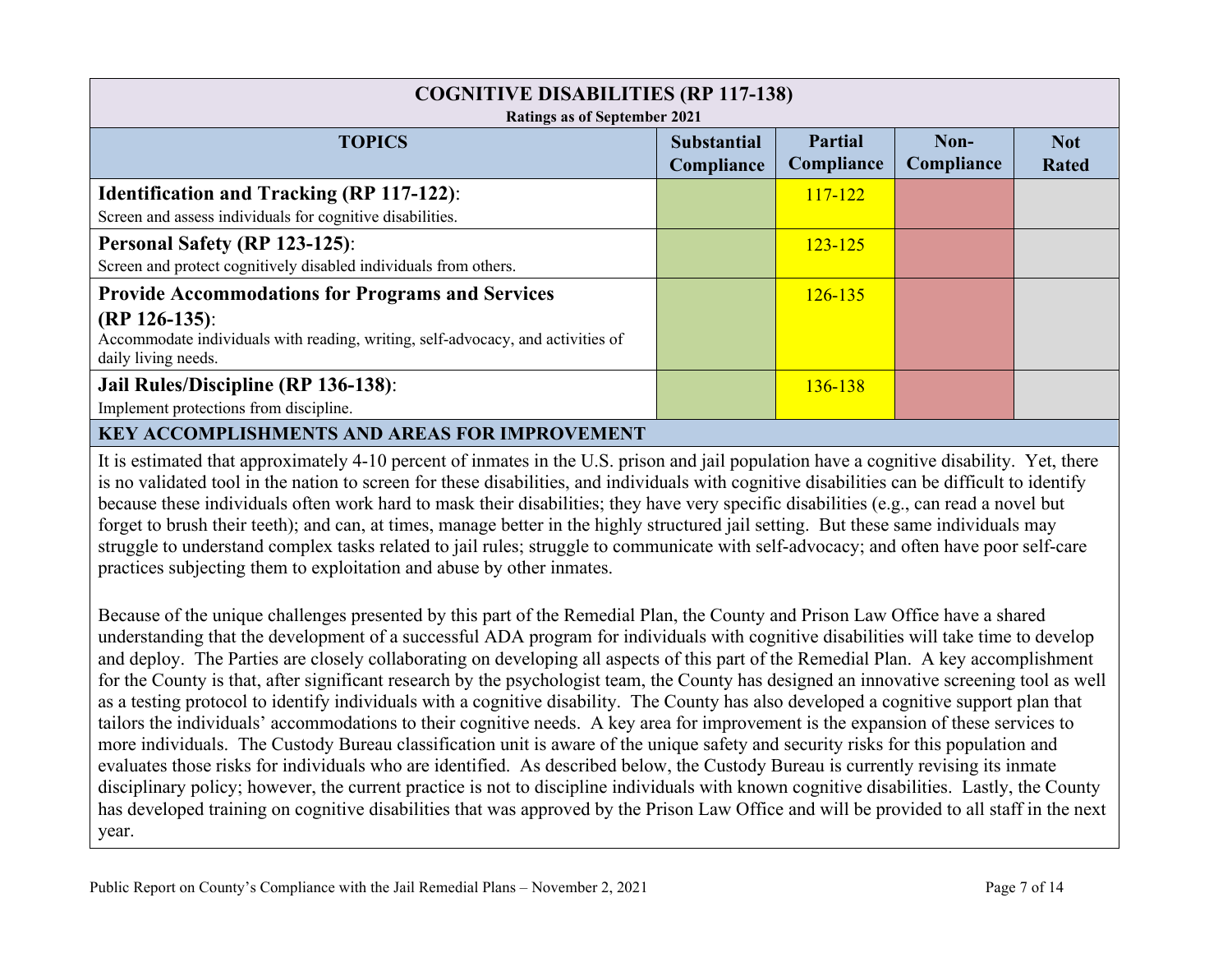| VISION, HEARING, SPEECH DISABILITY (RP 139-182)<br><b>Ratings as of September 2021</b>                                                                                                       |                                  |                             |                    |                            |
|----------------------------------------------------------------------------------------------------------------------------------------------------------------------------------------------|----------------------------------|-----------------------------|--------------------|----------------------------|
| <b>TOPICS</b>                                                                                                                                                                                | <b>Substantial</b><br>Compliance | Partial<br>Compliance       | Non-<br>Compliance | <b>Not</b><br><b>Rated</b> |
| Intake, Orientation, & Screening (RP 139-145):<br>Screen individuals for vision, hearing, and speech disabilities and provide an<br>orientation during intake using effective communication. | 139                              | $140 - 145$                 |                    |                            |
| Verification (RP 146-148):<br>Timely verify disability and accommodation needs.                                                                                                              |                                  | $146 - 148$                 |                    |                            |
| <b>Issuance and Retention of Devices (RP 149-156):</b><br>Timely issue, permit retention, and limit removal of assistive devices and document<br>these actions.                              |                                  | $149 - 156$                 |                    |                            |
| <b>Housing (RP 157-158):</b><br>Provide accessible housing.                                                                                                                                  |                                  | $157 - 158$                 |                    |                            |
| <b>Effective Communication (RP 159-176):</b><br>Provide auxiliary aids and devices to accommodate disabilities.                                                                              | 168-170 171                      | 159-167, 172-<br><b>176</b> |                    |                            |
| Grievance System (RP 177-179):<br>Provide a prompt and equitable grievance system that allows for effective<br>communication.                                                                | 177-178                          | <b>179</b>                  |                    |                            |
| Training and Management (RP 180-182):<br>Provide annual ADA training.                                                                                                                        | 180, 182                         |                             | 181                |                            |
| <b>KEY ACCOMPLISHMENTS AND AREAS FOR IMPROVEMENT</b>                                                                                                                                         |                                  |                             |                    |                            |

#### *Key Accomplishments*

- Knowledge, experience, and responsiveness of the Custody Bureau's ADA Compliance Unit has improved.
- The intake screening to identify individuals with vision, hearing, and speech disabilities has been appropriately re-designed.
- Availability of range of assistive devices and auxiliary aides has improved.

- Implement revised policies and conduct update training to all staff to ensure that all individuals with vision, speech, and/or hearing disabilities are identified and accommodated.
- Expand effective communication practices for programming and services.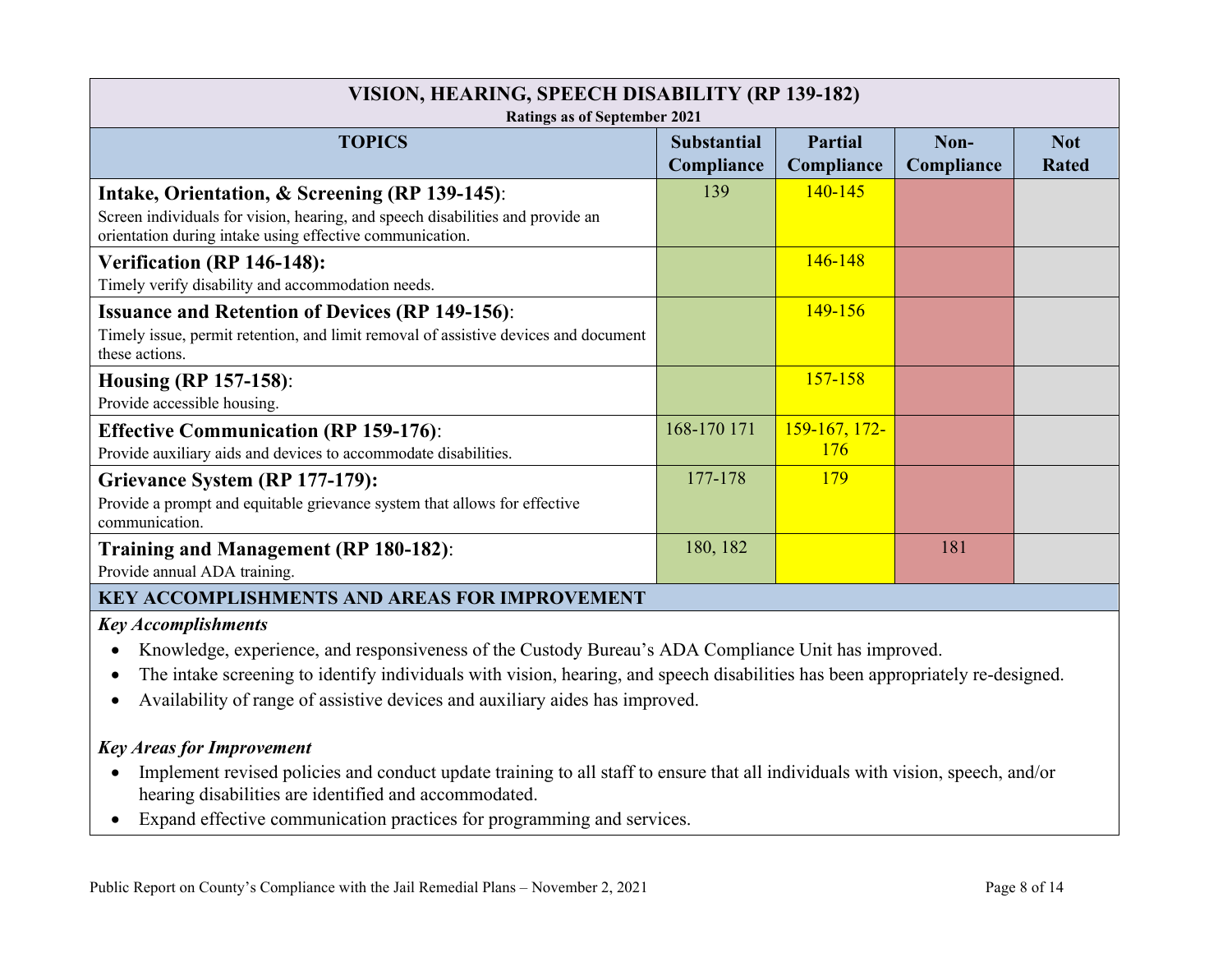| <b>ADMINISTRATIVE AND DISCIPLINARY MANAGEMENT (RP 183-230)</b><br><b>Ratings as of September 2021</b>                                                                                                                                                               |                                  |                              |                    |                            |
|---------------------------------------------------------------------------------------------------------------------------------------------------------------------------------------------------------------------------------------------------------------------|----------------------------------|------------------------------|--------------------|----------------------------|
| <b>TOPICS</b>                                                                                                                                                                                                                                                       | <b>Substantial</b><br>Compliance | <b>Partial</b><br>Compliance | Non-<br>Compliance | <b>Not</b><br><b>Rated</b> |
| Use of Administrative Management (RP 183-190):<br>Only place individuals who engage in certain behaviors in restrictive housing<br>setting.                                                                                                                         |                                  |                              |                    | 183-190                    |
| <b>Conditions of Confinement (RP 191-192):</b><br>Individuals are provided privileges and access to programming and staff supervises<br>this population with regular welfare checks.                                                                                |                                  |                              |                    | 191-192                    |
| Notice, Documentation, and Review (RP 193-199):<br>Staff review and document the use of administrative management.                                                                                                                                                  |                                  |                              |                    | 193-199                    |
| Time Limits on Use of Administrative Management for Non-<br>Seriously Mentally Ill (SMI) Individuals (RP 200-210):<br>Individuals must be released from administrative management within set time<br>frames.                                                        |                                  |                              |                    | 200-210                    |
| <b>Disciplinary Management (RP 211-218):</b><br>Redesign the use of restrictive housing for disciplinary purposes.                                                                                                                                                  |                                  |                              |                    | 211-218                    |
| <b>Healthcare for Individuals in Administrative Management</b><br>(RP 219-228):<br>Screen patients for mental illness, provide daily health contact and weekly mental<br>health check-ins.                                                                          | 221-223,<br>225-228              | 219-220                      |                    | 224                        |
| <b>Mental Health Care for SMI Individuals in Administrative</b><br>Management (RP 229-235):<br>Collaborate with Custody Bureau on a plan to get SMI individuals out of this<br>setting and offer required treatment, programming, and 14 hours of out of cell time. | 229,<br>231-235                  | 230                          |                    |                            |
| Data and Training (RP 236-237):<br>Keep data about use of Administrative Management and train staff on certain<br>topics.                                                                                                                                           |                                  |                              |                    | 236-237                    |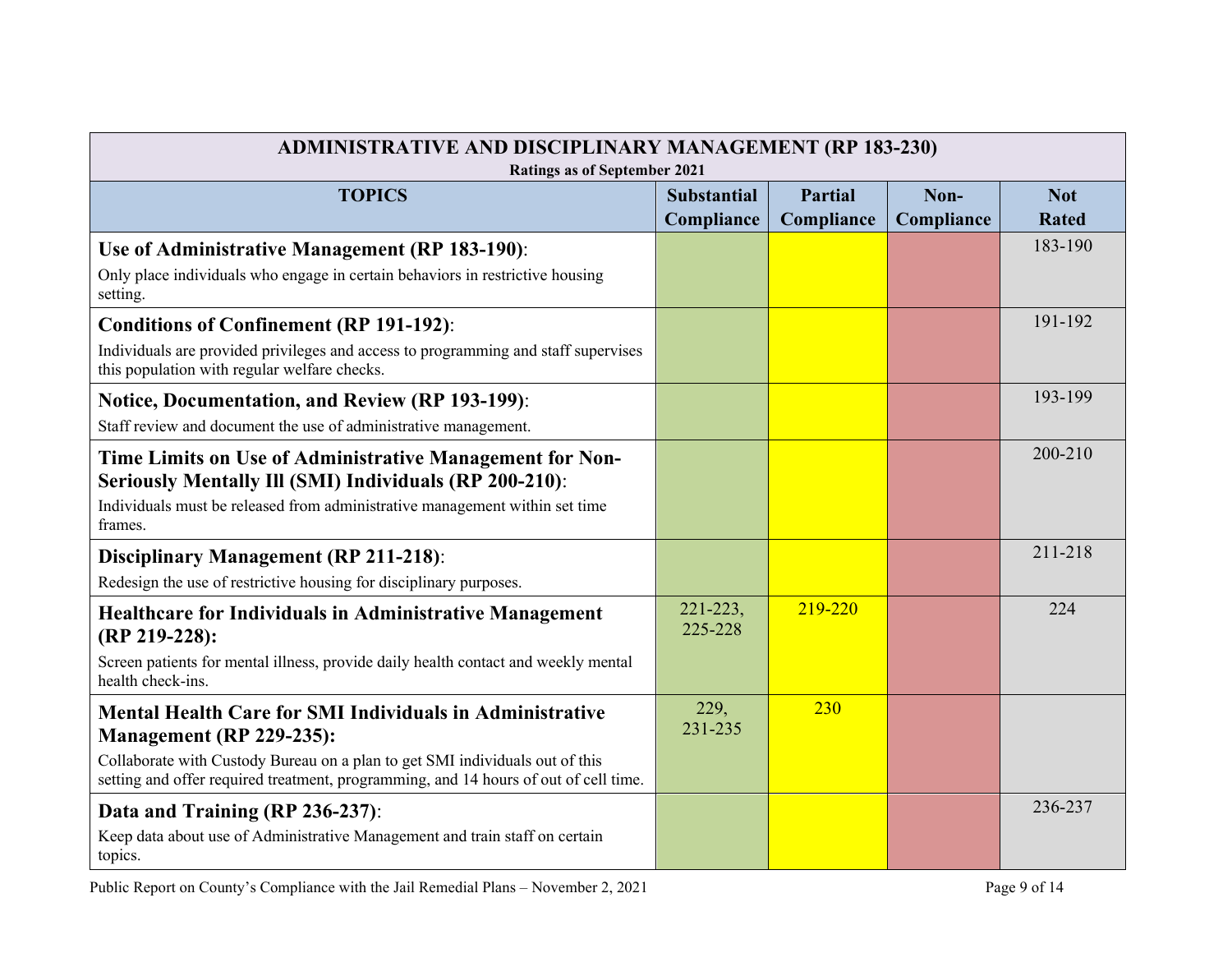## **KEY ACCOMPLISHMENTS AND AREAS FOR IMPROVEMENT**

#### *Key Accomplishments*

- The County has implemented an innovative approach to dramatically reduce the use of a restrictive housing setting (previously known as solitary confinement) through its administrative management techniques, which are viewed as a model for implementation in other correctional facilities. This highly successful approach has reduced the number of inmates held in a restrictive housing setting from over 400 inmates to approximately 40 inmates.
- Inmates held in administrative management are offered a meaningful way to down-class to a less restrictive setting through good behavior resulting in the use of short-term restrictive housing.
- Coordination between Custody Bureau staff and Custody Health Services staff on the violence risk presented by down-classing seriously mentally ill inmates held in administrative management is robust and collaborative.

- Improve data collection and analysis of use of administrative management.
- Although use of restrictive housing for disciplinary purposes is infrequently used, the County needs to develop its policies and procedures and collaborate with the Prison Law Office on the disciplinary matrix.
- Improve availability and variety of out-of-cell activities for inmates held in restrictive housing.
- Improve facility cleanliness.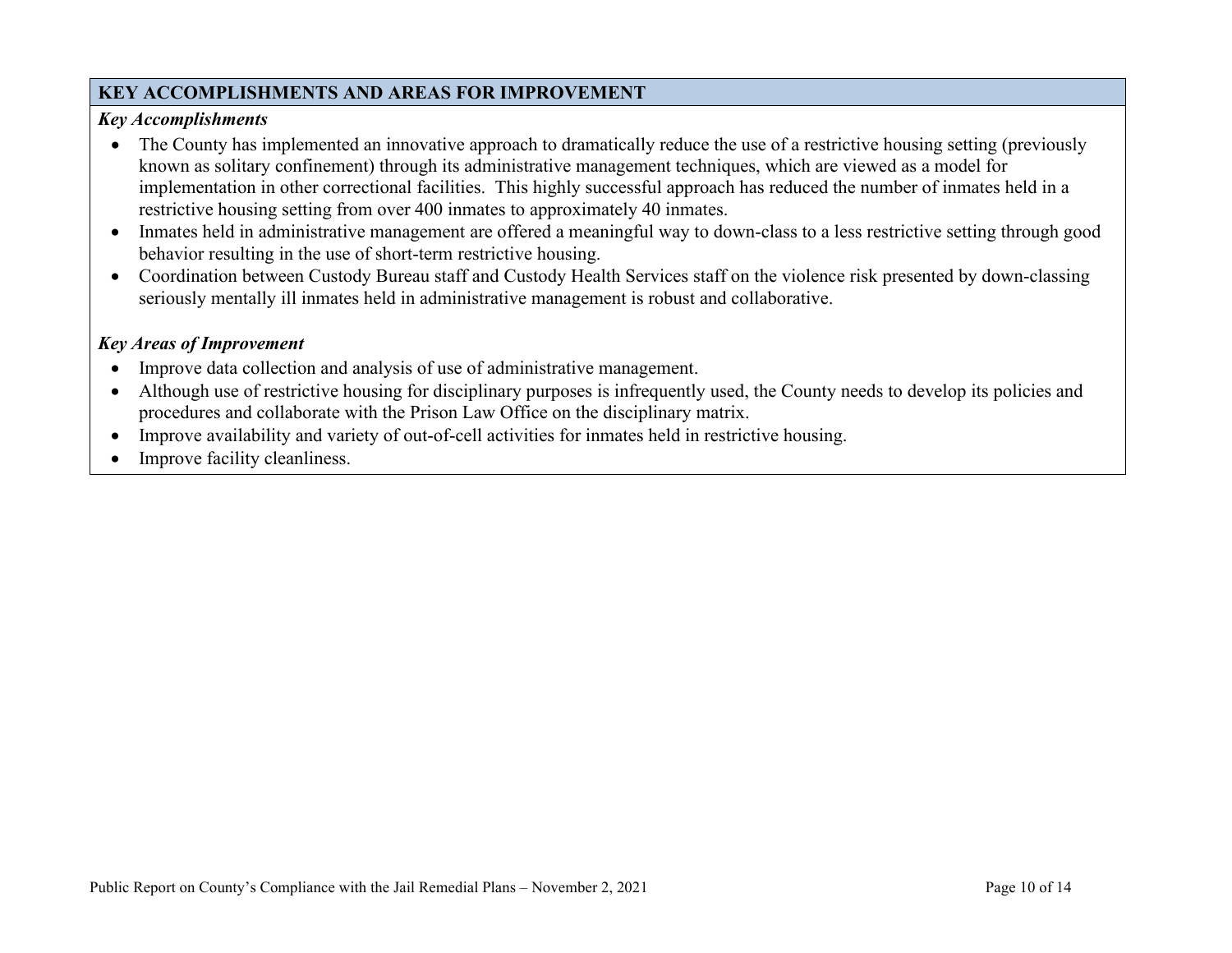| <b>USE OF FORCE (238-243)</b>                                                                                                                     |                    |                |            |              |  |
|---------------------------------------------------------------------------------------------------------------------------------------------------|--------------------|----------------|------------|--------------|--|
| <b>Ratings as of March 2021</b>                                                                                                                   |                    |                |            |              |  |
| <b>USE OF FORCE</b>                                                                                                                               | <b>Substantial</b> | <b>Partial</b> | Non-       | <b>Not</b>   |  |
| (RP 238-243)                                                                                                                                      | Compliance         | Compliance     | Compliance | <b>Rated</b> |  |
| <b>Implement Use of Force Policy (RP 238):</b>                                                                                                    |                    | 238            |            |              |  |
| Implement the August 29, 2017 use of force policy that was developed in                                                                           |                    |                |            |              |  |
| consultation with plaintiffs' counsel.                                                                                                            |                    |                |            |              |  |
| <b>Training (RP 239-243):</b>                                                                                                                     |                    | 239-243        |            |              |  |
| Conduct trainings on use of force principles at the Academy; conduct de-escalation<br>training; and conduct training on the new policies.         |                    |                |            |              |  |
| <b>KEY ACCOMPLISHMENTS AND AREAS FOR IMPROVEMENT</b>                                                                                              |                    |                |            |              |  |
| <b>Key Accomplishments</b>                                                                                                                        |                    |                |            |              |  |
| Inmates report better use of force conditions and more positive interactions with staff.                                                          |                    |                |            |              |  |
| Sustained positive trend in reduction in the rate of use of force.                                                                                |                    |                |            |              |  |
| Noticeable improvements in de-escalation efforts and the use of reasonable and necessary force.                                                   |                    |                |            |              |  |
| Appropriate use of restraints.                                                                                                                    |                    |                |            |              |  |
| Ample video footage of use of force events, but some inconsistent activation of body worn camera footage by some participating                    |                    |                |            |              |  |
| staff.                                                                                                                                            |                    |                |            |              |  |
| Improved data gathering by Use of Force Review Committee.                                                                                         |                    |                |            |              |  |
| Transparency and openness by current jail administration in addressing changes.                                                                   |                    |                |            |              |  |
| <b>Key Areas for Improvement</b>                                                                                                                  |                    |                |            |              |  |
| Focus on the inter-relationship between failed de-escalation efforts that led to unreasonable and unnecessary force options.                      |                    |                |            |              |  |
| Re-examine appropriate intervals in repeated use of chemical agents.                                                                              |                    |                |            |              |  |
| Retrain those supervisors who may be lacking in scene management during a force event.                                                            |                    |                |            |              |  |
| Documentation of force events by staff is deficient particularly as it relates to reasons that body worn camera activation failed or<br>$\bullet$ |                    |                |            |              |  |
| was delayed/deficient and appropriate intervention by first line supervisors is not sufficient.                                                   |                    |                |            |              |  |
| Finalize the use of force policy revisions and train staff with particular emphasis on de-escalation, supervisory scene command,                  |                    |                |            |              |  |
| and documentation of use of force events.                                                                                                         |                    |                |            |              |  |

- Implement and prioritize training to staff on the new policies.
- Implement jail management system to improve data collection and analysis; but in meantime, continue to improve data collection efforts on use of force trends.
- Continue improvement of the quality of information provided to the Use of Force Review Committee and improved discussion regarding appropriateness of use of force by staff.
- Address challenges with force on the mentally ill by re-instituting the use of multidisciplinary custody deputies with greater trainings and participation by mental health staff in de-escalation.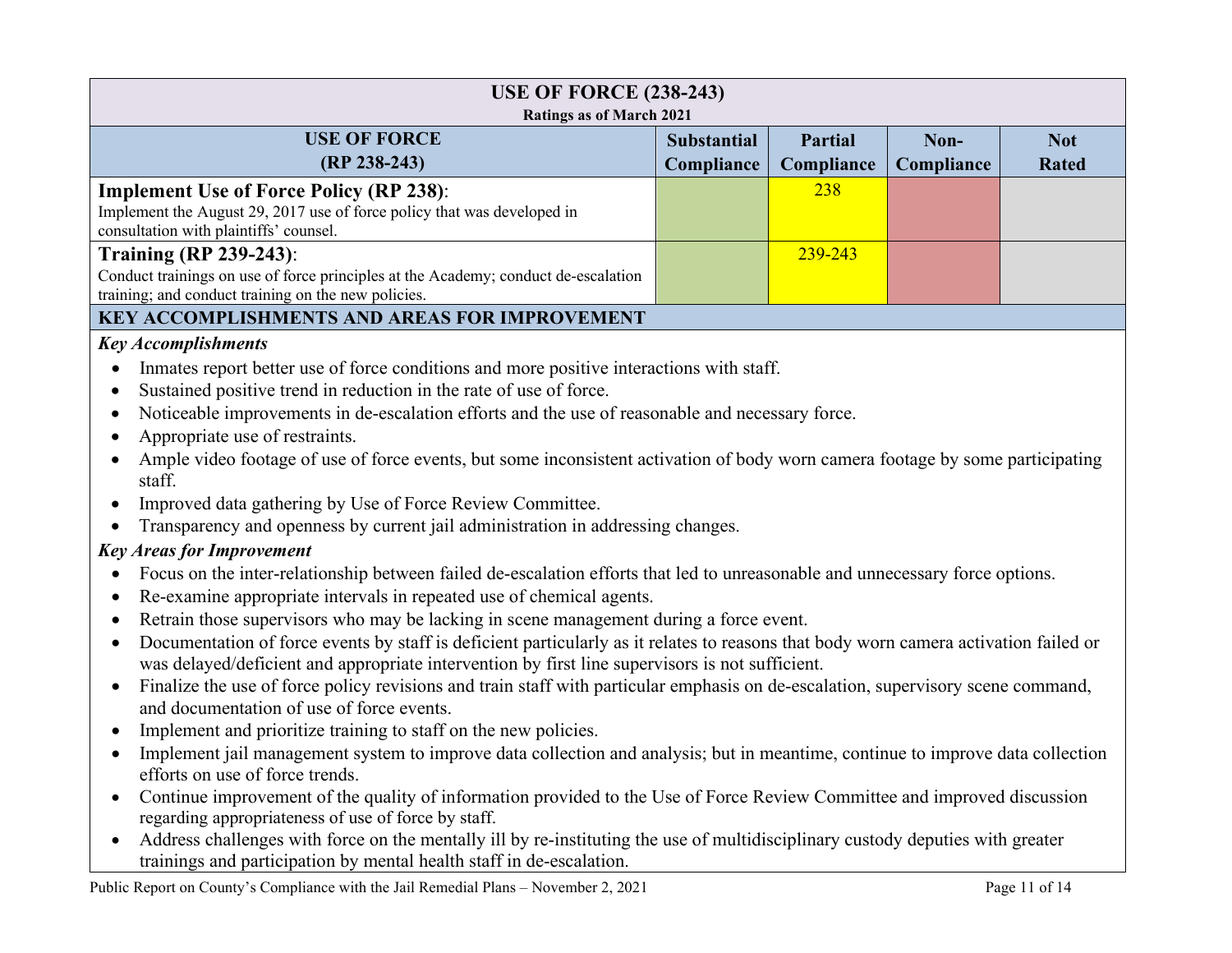# **COLE REMEDIAL PLAN**

| <b>MOBILITY DISABILITIES</b><br><b>Ratings as of March 2021</b>                                                                                                                                                                                                                                 |                                           |                       |                                            |
|-------------------------------------------------------------------------------------------------------------------------------------------------------------------------------------------------------------------------------------------------------------------------------------------------|-------------------------------------------|-----------------------|--------------------------------------------|
| <b>TOPIC AREAS</b>                                                                                                                                                                                                                                                                              | <b>Substantial</b><br>Compliance          | Non-<br>Compliance    | Unrateable-<br><b>In Progress</b>          |
| Intake Process (RP 500-510):<br>Screen individuals for mobility disabilities; provide immediate accommodations; orient newly<br>booked individuals.                                                                                                                                             | 501, 509                                  | 504                   | 500, 502-503,<br>505-508, 510              |
| Verification and Accommodation (RP 511-528):<br>Promptly arrange for verification and accommodation evaluation by the ADA Compliance<br>Unit and medical providers.                                                                                                                             | 513-514, 516,<br>519, 521-522<br>524, 528 | 520, 523, 525-<br>526 | 511-512, 515,<br>517-518, 527              |
| <b>Issuance, Retention, and Maintenance of Devices (RP 529-545):</b><br>Timely issue, properly maintain, and replace assistive devices; restrict removal of devices.                                                                                                                            | 534, 537, 539,<br>545                     | 533, 540-544          | 529-532, 535-<br>536, 538,                 |
| <b>Classification and Housing (RP 546-556):</b><br>Do not use disability as part of classification and house individuals with mobility impairments<br>to accommodate disability.                                                                                                                | 548, 550-554<br>556                       | 549, 555              | 546-547                                    |
| Track Individuals (RP 557-566):<br>Designated Custody Bureau and Custody Health staff use one system to track individuals with<br>mobility disabilities.                                                                                                                                        |                                           |                       | 557-566                                    |
| Programs and Services (RP 567-581):<br>Provide programmatic access and accommodations for jail services.                                                                                                                                                                                        | 574-581                                   | 568-569               | 567, 570-573                               |
| Policy and Review (RP 582-586):<br>Revise policies consistent with remedial plan.                                                                                                                                                                                                               | 583-584                                   | 585                   | 582, 586                                   |
| <b>ADA Coordinator (RP 587-592):</b><br>Assign a coordinator to oversee compliance, meet with individuals, and liaison between staff.                                                                                                                                                           | 587, 589, 591-<br>592                     | 588                   | 590                                        |
| Training and Monitoring (RP 593-599, 711):<br>Provide training to all new staff and existing staff; provide updated training on policies; self-<br>monitor progress; keep a construction schedule.                                                                                              | 593, 596                                  | 711                   | 594-595, 597-<br>599                       |
| Structural Access Through Policy (RP 601, 602, 613, 616, 626, 633, 651,<br>652, 657, 658, 661, 664, 684, 685):<br>As ADA renovations are completed, ensure structural access through implementation of<br>specific space-based practices to accommodate individuals with mobility disabilities. | 601-602 613,<br>616, 661                  | 664                   | 626, 633, 651-<br>652, 657-658,<br>684-685 |
| <b>Grievance and Request System (RP 713-720):</b><br>Provide a readily available mechanism for filing grievances and ADA requests.                                                                                                                                                              | 713, 716                                  | 714-715, 717-<br>720  |                                            |

Public Report on County's Compliance with the Jail Remedial Plans – November 2, 2021 Page 12 of 14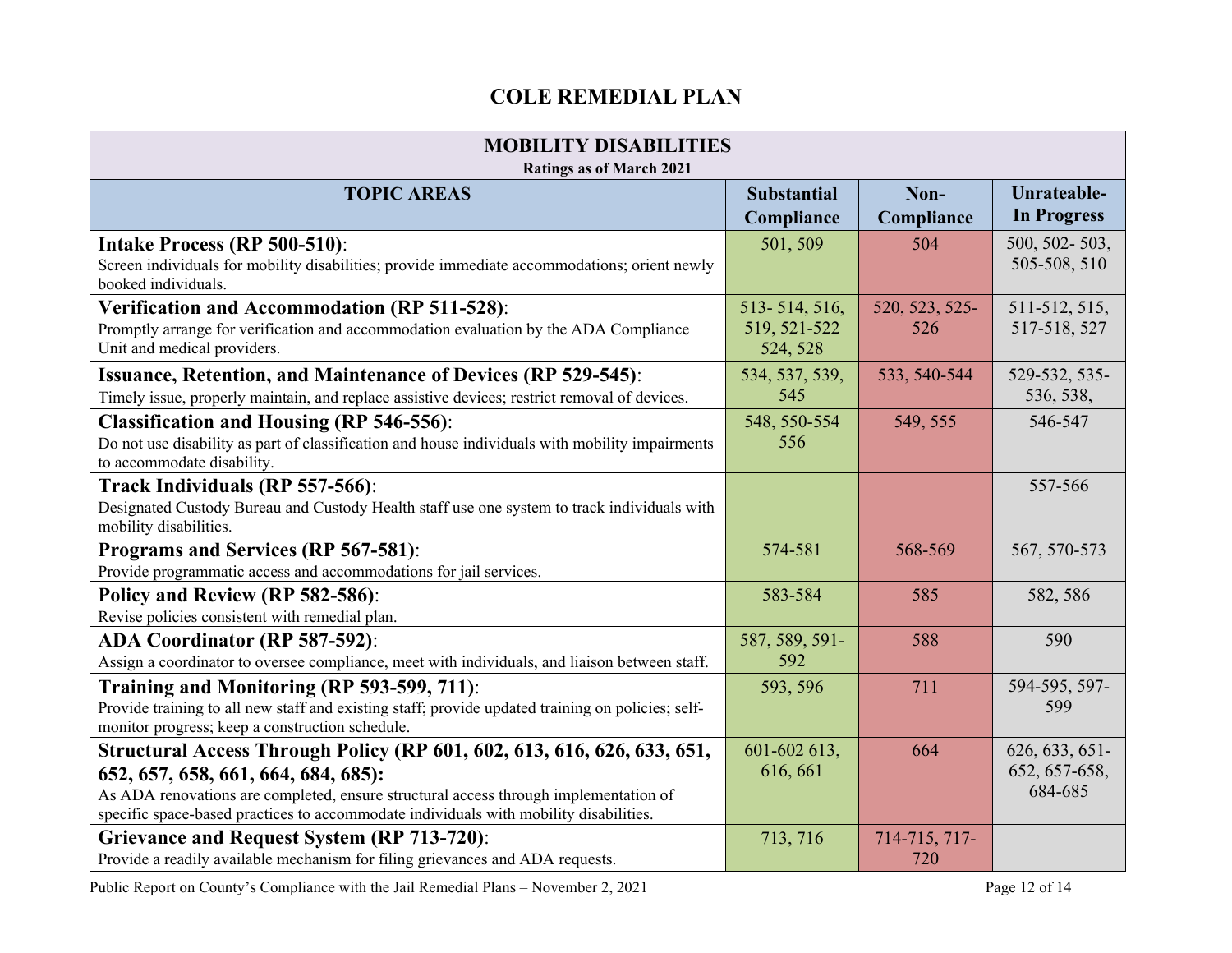# **KEY ACCOMPLISHMENTS AND KEY AREAS OF IMPROVEMENT**

#### *Key Areas of Accomplishment*

- Design of new intake screening for mobility disabilities is robust.
- Improved Custody staff awareness of individuals' specific disabilities and accommodation needs through use of the inmate accommodation list is a positive development.
- ADA Compliance Unit is knowledgeable about the remedial plan; a valuable resource for staff; able to immediately address ADA concerns raised by individuals; and valued by individuals in custody for their proactive approach of addressing ADA concerns.

- Lack of jail management system to document individual's ADA disabilities and accommodations as well as actions by Custody Bureau staff related to ADA compliance activities makes it challenging to verify compliance with key provisions of the remedial plan.
- Insufficient documentation that certain mobility devices are distributed within four hours.
- Insufficient documentation to demonstrate that the ADA Compliance Unit and medical unit are communicating about interim ADA accommodations.
- Implement agreed-upon policies and train staff on those policies.
- Ensure issuance of medical authorization to inmates with approved disability and/or accommodation.
- Ensure ADA Unit is provided with ADA Request within seven days of receipt of the request and, where appropriate, provide the requested reasonable accommodation or begin the verification process.
- Implement tracking and inventory of devices and regularly check on availability of devices.
- Ensure that ADA-related grievances are forwarded to the ADA Unit.